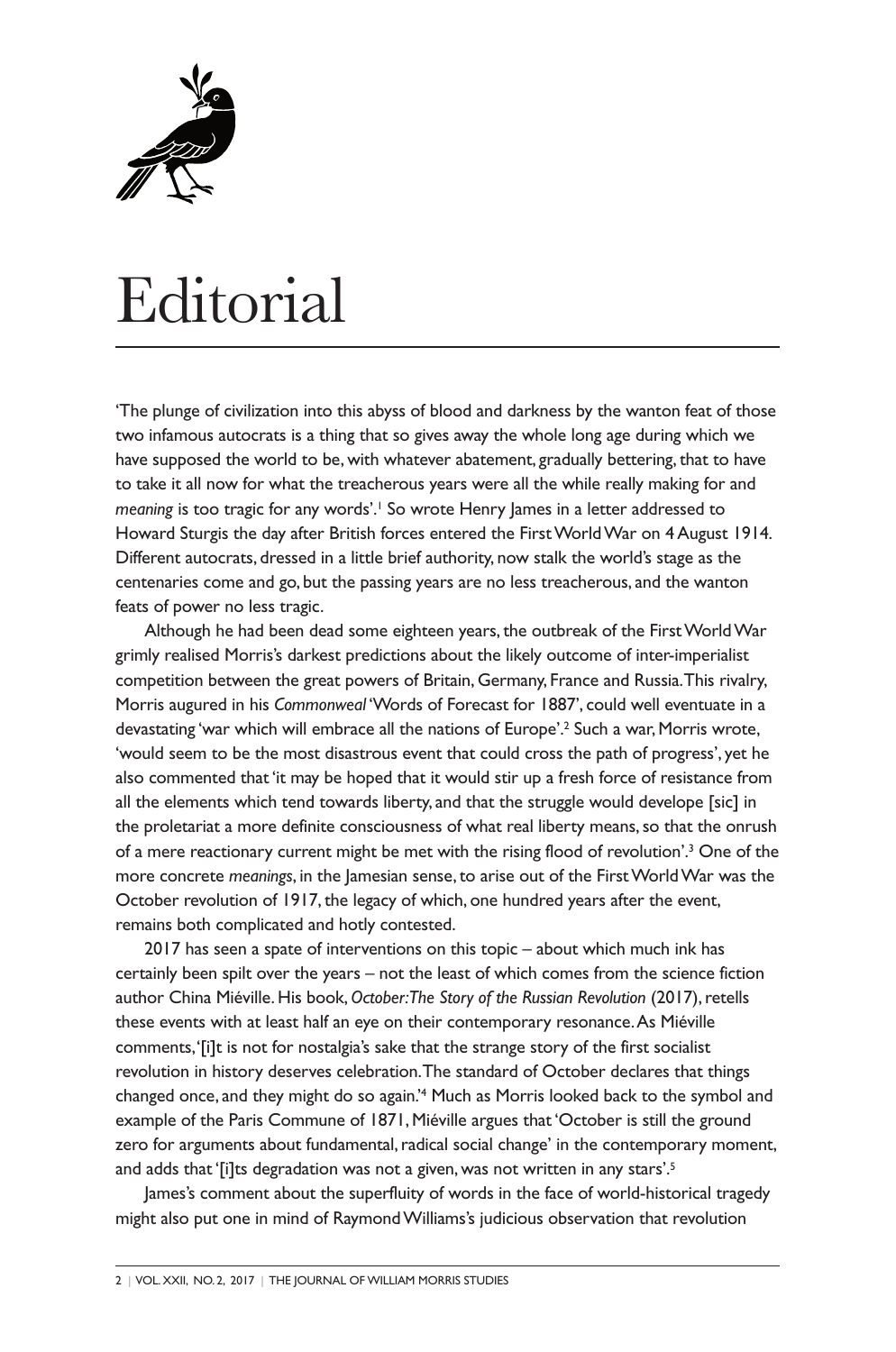itself is also marked by tragedy, particularly because of the way in which 'revolution – the long revolution against human alienation – produces, in real historical circumstances, its own new kinds of alienation, which it must struggle to understand and which it must overcome, if it is to remain revolutionary'.<sup>6</sup> He adds that '[i]t is undoubtedly true that a commitment to revolution can produce a kind of hardening which even ends by negating the revolutionary purpose'. <sup>7</sup> Williams offers a timely reminder, here, that revolution must be both a process of radical social transformation and painstaking self-transformation if it is to be even partially successful.

The prospect of revolution similarly occupied the horizon of Morris's political imagination, even if he did not live to see such hopes come to pass.Yet insofar as he imagined what such a revolution might be like,Morris seems to have been keenly aware of whatWilliams would come to recognise as the tragic dimension of revolutionary activity. On the evidence of *News from Nowhere*, at least, it is clear that Old Hammond,the narrator of Nowhere's fictional revolution, in no way diminishes the suffering and sacrifice that the revolution involved.As he retrospectively comments to the utopian visitorWilliam Guest, shortly before going on to describe the outbreak of a bloody civil war,'terrible tragedy lay hidden behind this grinning through a horse-collar of the reactionary party'. 8

This issue of the *Journal* takes the centenary of the October revolution as a suitable occasion on which to reassess Morris's thinking about revolution, and his relationship to the communist tradition, broadly conceived.TariqAli, like Miéville, has also revisited the Russian revolution, pointing out that'the 1917 October Revolution transformed *world* politics and, in the process, remade the twentieth century with a frontal assault on capitalism and its empires, accelerating decolonization'. <sup>9</sup> Although Morris did not live to see the Bolsheviks' revolution unfold,some of his erstwhile comrades and contemporaries looked eastward with varying degrees of hope and trepidation once it had become clear that the events in Russia were no mere hiatus or historical parenthesis.

After the February revolution which deposedTsar Nicholas II, Peter Kropotkin wrote a hurried note to May Morris, proclaiming how 'happy [he was] for Russia, and also for our friends who must now be on their way from the [...] jails of Siberia to Russia! And – freed not by aTsar's "clemency", but by the will of the people.' <sup>10</sup> Kropotkin himself returned to Russia after forty years of exile shortly thereafter. Some years later, Henry Mayers Hyndman expounded a distinctly anti-Bolshevik position in *The Evolution of Revolution* (1920), dismissing the Bolsheviks' alleged attempt to 'skip several steps in the slow advance of social evolution' as'autocratic, cruel, and butcherly to the last degree', whilst denouncing Lenin as 'a Communist Ivan the Terrible'.<sup>11</sup> Ernest Belfort Bax, by contrast, hoped that a 'new Internationalism' might emerge out of the wreckage of the war, and welcomed the 'advent of the first Russian Revolutionary Government and the forces behind it to power', adding that it was an 'epoch-making event in human history when a great modern nation like the Russian, dared, in the midst of a still *bourgeois* world, to proclaim the Socialist principle of international ethics, rather than national interest, as the basis of its foreign policy'.<sup>12</sup> 'So far as it goes', Bax went on,'this is a significant symptom of the beginning of the change from the supremacy, material and ideal, of the Nation-State to that of the universal Commonwealth of Nations'. <sup>13</sup> Of the later generation of communist militants in Britain, Sylvia Pankhurst stands out as a figure who attested to Morris's influence on her political outlook at the same time as she offered a critical defence of 'the Lenin Revolution'.<sup>14</sup>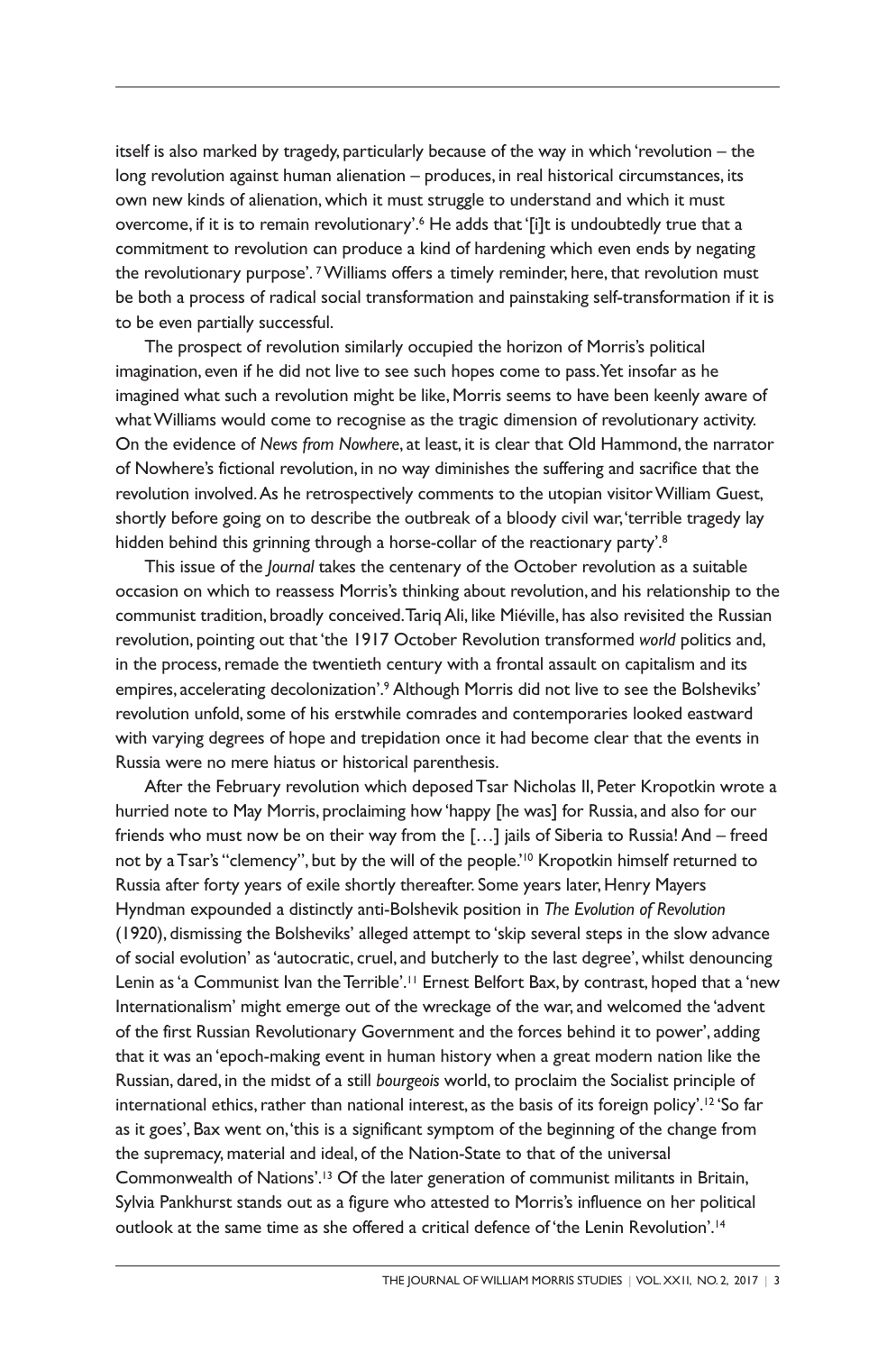ForTariqAli, it remains important to revisit such historical episodes because 'today's dominant ideology and the power structures it defends are so hostile to the social and liberation struggles of the last century that a recovery of as much historical and political memory as is feasible becomes an act of resistance'. 15This work of recovery and resistance can take many shapes and forms. In this spirit, I am delighted to welcomeTerry Eagleton into the pages of this *Journal*, who offers a wise and witty set of reflections on what the idea of revolution meant to Morris, and what it might still for us mean today. In particular, Eagleton draws attention to the striking *plausibility* of the revolutionary scenario that Morris envisaged in *News from Nowhere*. John Bellamy Foster offers an excellent exegesis of the importance of nature, labour and gender in *News from Nowhere*, integrating his discussion into a wider account of Morris's revolutionary commitment, while Tony Pinkney polemically engages with Morris's communist politics, offering some concrete suggestions as to how an understanding of this politics might shape the activities ofTheWilliam Morris Society. John Stirling's deftly researched article on Morris's trip to Tyneside during 1884, where he delivered his lecture on 'Art and Labour', contains an intriguing account of Morris's meeting with Elijah Copland over breakfast at Bensham Grove, where their conversation turned to that familiar topic: revolution. Peter Faulkner also marks the passing of one of the Society's founding members, and the first editor of this *Journal*, Ronald Charles Hawkswell Briggs.

There are also some more localised, but certainly significant, matters to which I should like to draw readers' attention. Firstly, Peter Faulkner has decided to step down as Reviews Editor, and he has handed on this important role to Rosie Miles. For many years, Peter has been tireless in his efforts to serve the Society, and particularly this *Journal*, for which he has acted as both Editor and Reviews Editor. For my own part, I would like to affirm that it has been a pleasure to work with Peter on putting together the last few issues of the *Journal*, and I am sure all readers will join me in wishing him well for the future. Many readers will also remember that Rosie edited the *Journal* fromWinter 2001 to Summer 2007, and it is fitting that she has now followed in Peter's footsteps in taking on the Reviews Editorship. Secondly, I am very pleased to welcome Elizabeth Carolyn Miller to the Editorial Advisory Board, and I have no doubt that the *Journal* will benefit from her expertise and input over the coming years. Finally, a major exhibition entitled *May Morris:Art & Life* will open at the William Morris Gallery on 7 October 2017, promising 'the most comprehensive survey of May's work to date'.<sup>16</sup> This exhibition, which has been made possible through a successful crowd-funding campaign, will doubtless appeal widely to Morrisians within striking distance ofWalthamstow.

Owen Holland Editor

## **NOTES**

3. *Ibid.*

5. *Ibid.*, p. 307.

<sup>1.</sup> *The Letters of Henry James*, ed. by Percy Lubbock, 2 vols (London: Macmillan, 1920), II, p. 398.

<sup>2.</sup> William Morris, *PoliticalWritings: Contributions to 'Justice' and 'Commonweal' 1883-1890*, ed. by Nicholas Salmon (Bristol:Thoemmes Press, 1994), p. 219.

<sup>4.</sup> China Miéville,*October:The Story of the Russian Revolution* (London:Verso, 2017), p. 317.